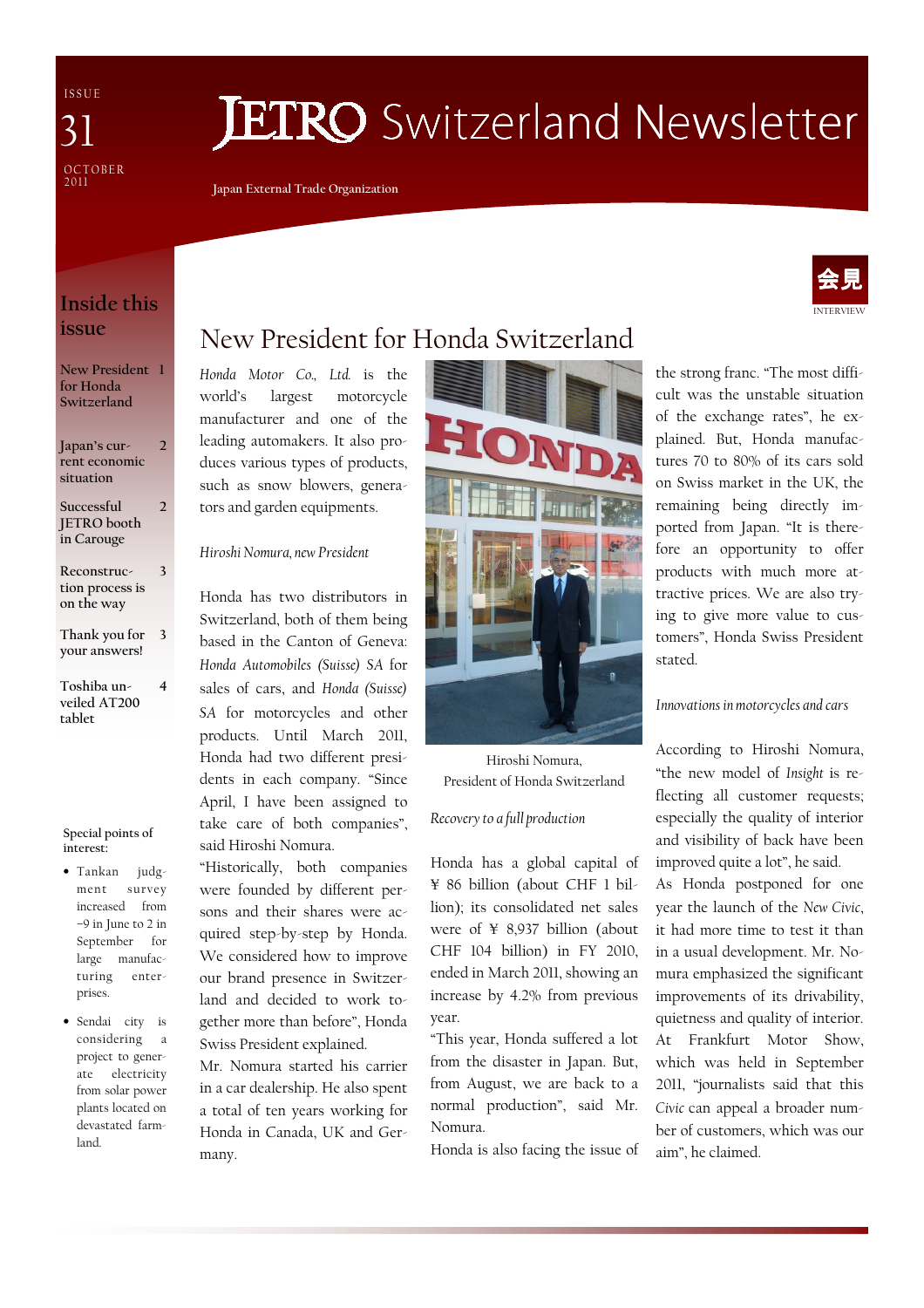## Japan's current economic situation

"Japan's economic activity has continued picking up" and it "is expected to return to a moderate recovery path", said Bank of Japan (BoJ) in its October report.

Reflecting this national economic recovery, Tankan judgment survey, carried out among about 210,000 enterprises, increased from –9 in June 2011 to 2 in September 2011 for large manufacturing enterprises (see graph).

Tohoku region, which had suffered significant damages from the earthquake, is now recovering as a whole. It reported that "economic activity in non-stricken areas has exceeded pre-earthquake levels" and "even in some of the stricken areas there are signs of resumption in economic activity" (BoJ's October Regional Economic Report). Japan's economic growth is stimu-

lated by a slight increase of exports



Tankan survey (actual results) Source: Bank of Japan

-Amall manufacturers

 $(+2.4\%$  from  $\yen$  5,840 billion in September 2010 to ¥ 5,981 billion in September 2011). On the same period, exports to the European Union rose 7.6%, while exports to Switzerland soared 61.8% from  $\frac{1}{2}$  57,745 million to  $\frac{1}{2}$  93,411 million. Japan's imports were up 12.1% to

¥ 5,680 billion in September 2011 from the same month in preceding year.

The domestic economic situation is also moderately improving. Composite index of consumption expenditures (all households) increased from 95.9 in January-March period to 96.5 in April-June period (2010=100). Unemployment rate declined from 4.7% in July to 4.3% in August.

Corporate investments also slightly increased, due mainly to the restoration of disaster-stricken facilities. Machinery orders increased 6.5% in August from previous month. According to BoJ, "business fixed investment, housing investment, and public investment are expected to increase gradually, mainly due to growing demand for the purposes of restoring capital stock".

## Successful JETRO booth in Carouge

ACTIVITY 活動



A Japanese festival was held on Sunday 2<sup>nd</sup> October at Carouge's Community Hall (Geneva Canton).

About 5,000 people took part in this festival, enjoying a sunny and warm day. A total amount of more than CHF 25,000 was collected for



Booth of JETRO Geneva Japanese drums Green Party President Ueli Leuenberger visited JETRO booth

the benefit of the Japanese Red Cross that is helping Japanese victims of the March 11 earthquake. JETRO booth collected about CHF 3,000. All second-hand items and a large number of Japanese books were sold. In addition visitors

tasted Japanese liquors and alcohols.

The festival also featured shows of traditional Japanese drums, dances, kimono, "Cosplay" and Aikido. A presentation of the rescue operation in Japan was made by Swiss rescue team.

SITUATION

動向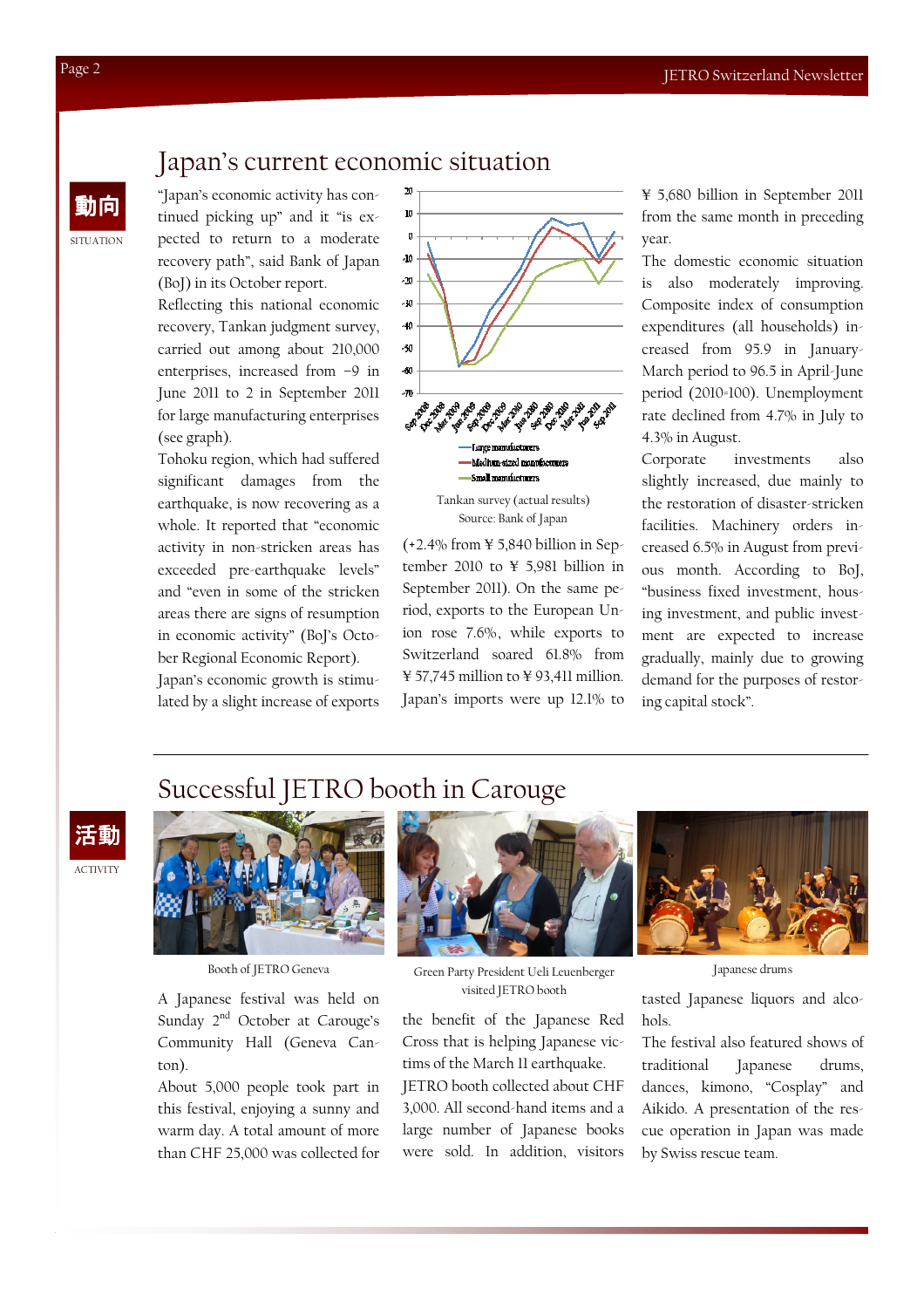POLICY 政策

## Reconstruction process is on the way

Economic damage of March 11, 2011 Great East Japan Earthquake is estimated at approximately ¥ 16.9 trillion (about CHF 195 billion).

#### Third complementary budget

Japan's is now considering a third complementary budget for the reconstruction of the devastated area. A first extra budget of ¥ 4 trillion (about CHF 46.3 billion) was approved in May and a second extra budget of ¥ 2 trillion (about CHF 23.2 billion) was cleared in July (see August issue of this Newsletter).

This third supplementary budget of a total of ¥ 700 billion (about CHF 8.1 billion) is divided into three parts: nuclear devastated area funds (¥ 300 billion), flexible approach for additional measures ( ¥ 150 billion) and healthcare measures (¥ 200 billion).

#### Clean up innumerable wastes

The disaster has left innumerable wastes estimated to a total quantity of 25 million tons. These wastes raise two main issues.



Red and green flags showing owner's wills regarding waste disposal Source: Reconstruction headquarters in response to the Great East Japan Earthquake

First, they are made up of a chaotic mixture of various sorts of debris, such as concrete, wood, metal, plastic, sand and sludge. Some governments, such as Sendai city and Oarai town, decided from the beginning to separate wastes. It appeared that, while this process took initially more time, it is now accelerating waste disposal and reconstruction processes.

Second, local authorities have to take into consideration real-estate owner's opinions regarding waste removal. Watari town office in Miyagi prefecture has set rule that owners shall express their will by using flags: red ones to show that wastes shall be removed; yellow ones to express that only wastes within the premises shall be removed; green ones to indicate that

no action shall be taken (see pictures above).

#### Smart city projects

This disaster is also seen as an opportunity to build so-called "smart cities", that use latest sustainable technologies to reduce dependency on non-renewable energies. The third extra budget will promote R&D on renewable energies.

Sendai city in Miyagi prefecture is considering a project to provide electricity to facilities generated by solar power plants located on devastated farmland.

Rikuzen-Takata in Iwate prefecture is also planning to implement a large-scale power storage system.

## Thank you for your answers!

We thank very much all participants for their answers to the survey about this Newsletter. All answers were considered.

The results of this survey confirmed the need to change the layout of this Newsletter. We hope that you will enjoy it!

It also pointed out your interest on information about Japanese activities in Switzerland, and to a certain extent about Japanese activities in Japan.

Based on these results, we also decided to give greater importance to interviews that introduce a

company and to information about Japanese innovations. We will also focus more on the following sectors: chemical and pharmaceutical, precision and electronic industries. Thank you again for your support!



ACTIVITY